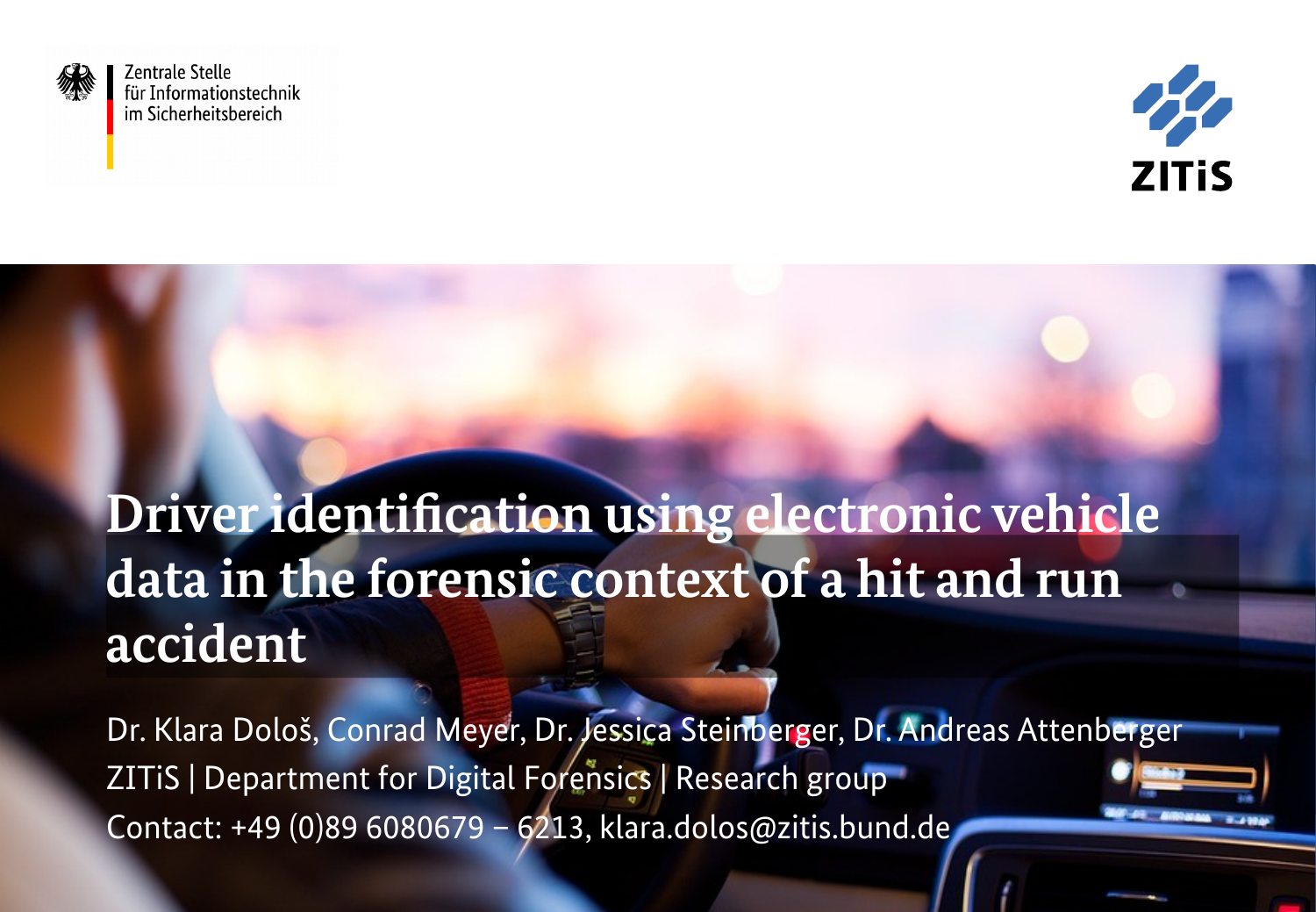

1)Develop a workflow for driver identification in digital forensics

- 2)Apply a simple but sound method for model validation with time series data and
- 3) Transfer the model results as answers to the forensic questions
	- a) to which suspect does the evidence most likely belong to and b) how certain is the evidence claim.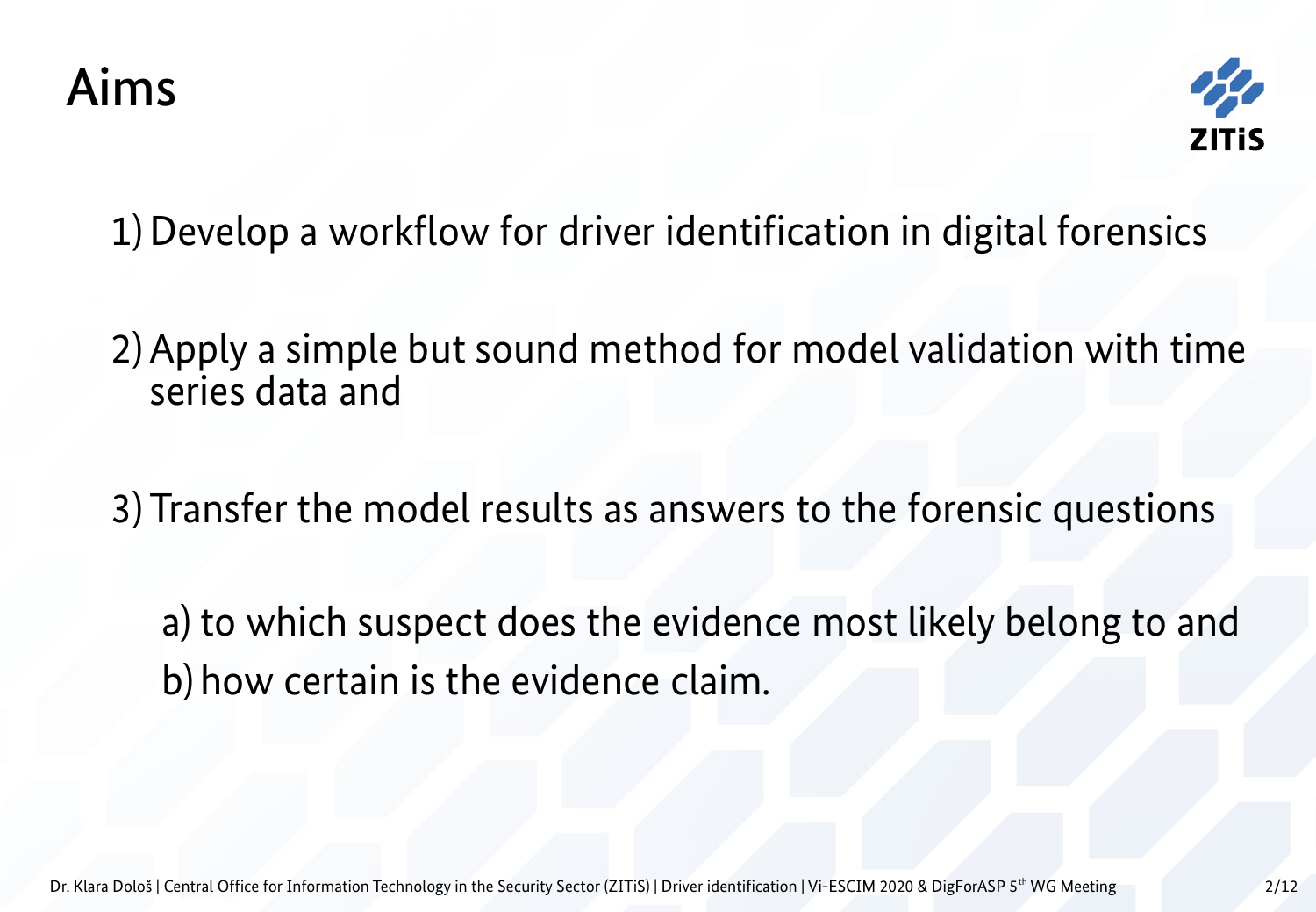### What was done?



- Use freely available data to classify drivers by their natural driving behavior
- Apply ML methods to identify the driver in a forensic scenario of a hit and run accident with three known suspects
- Suggestions for an understandable and useful reporting of model results in the light of the needs in forensics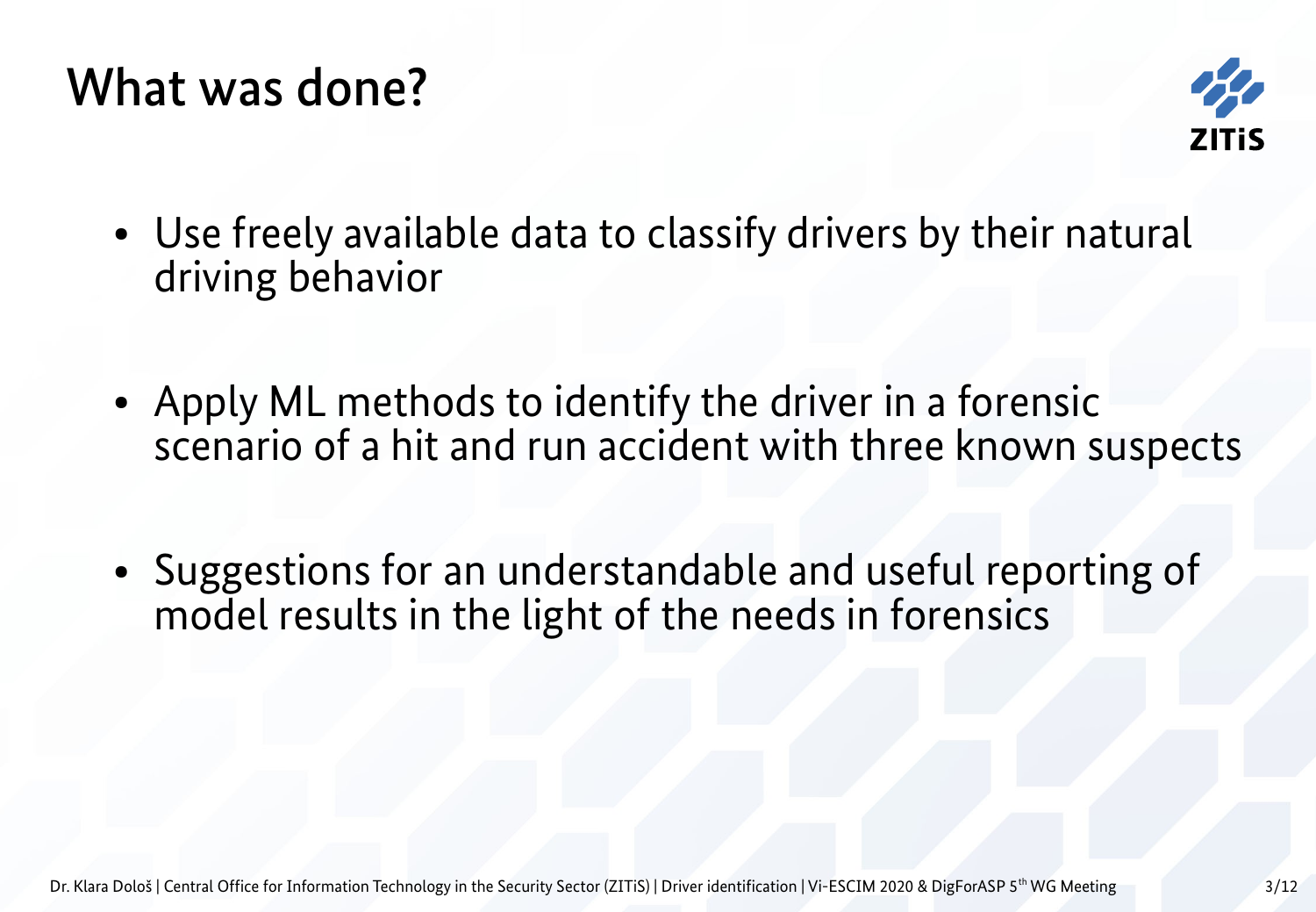## Hit and run accident with 3 known drivers





Bild von Peggy und Marco Lachmann-Anke auf Pixabay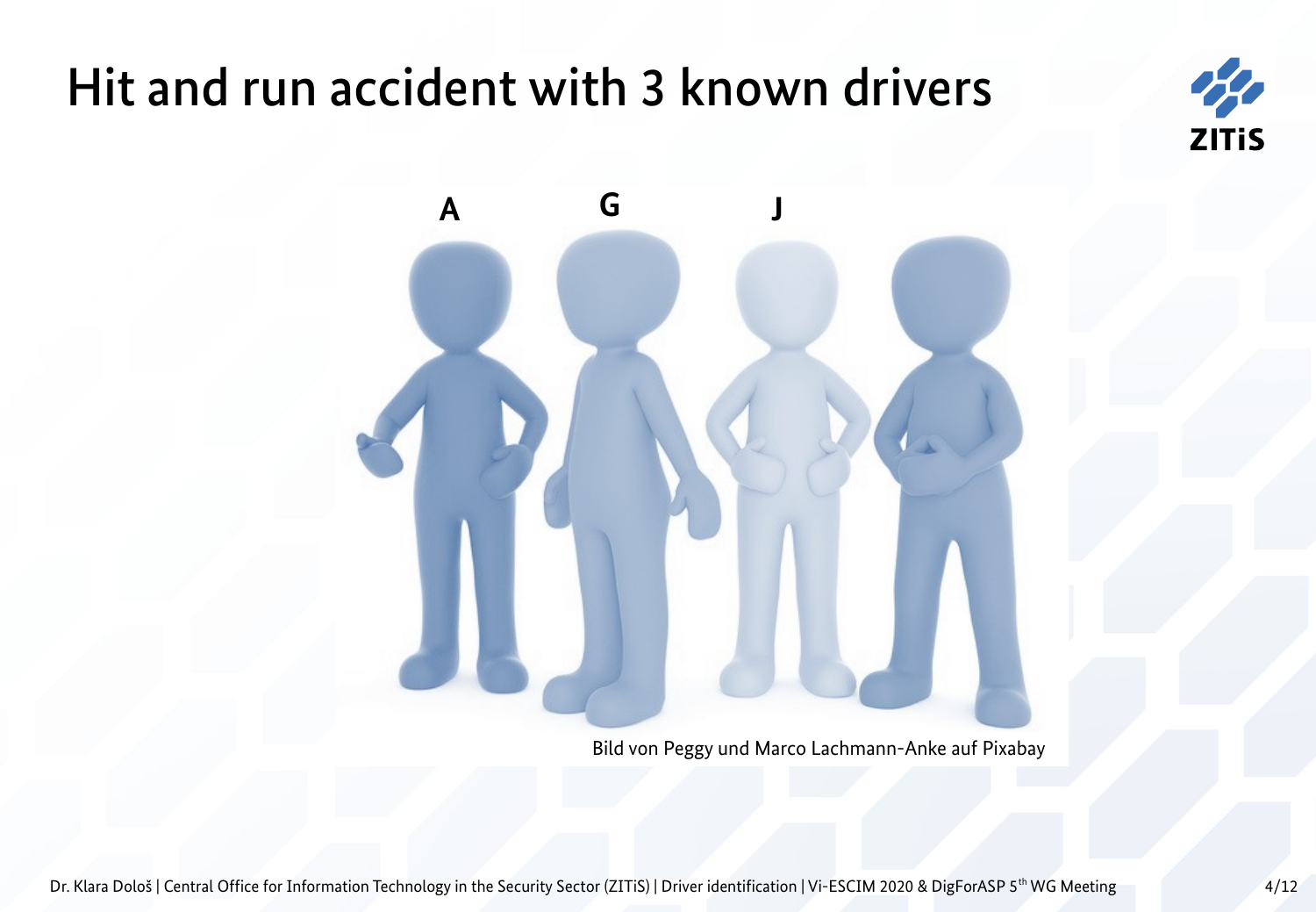## Forensic workflow



- Extract the data (e.g. CAN-Bus data)
- Ask suspects for driving sample in the same vehicle
- Calculate the model
- Apply the model on the evidence data



shutterstock.com · 1029044806

shutterstock.com · 1157316061

shutterstock.com · 1090890203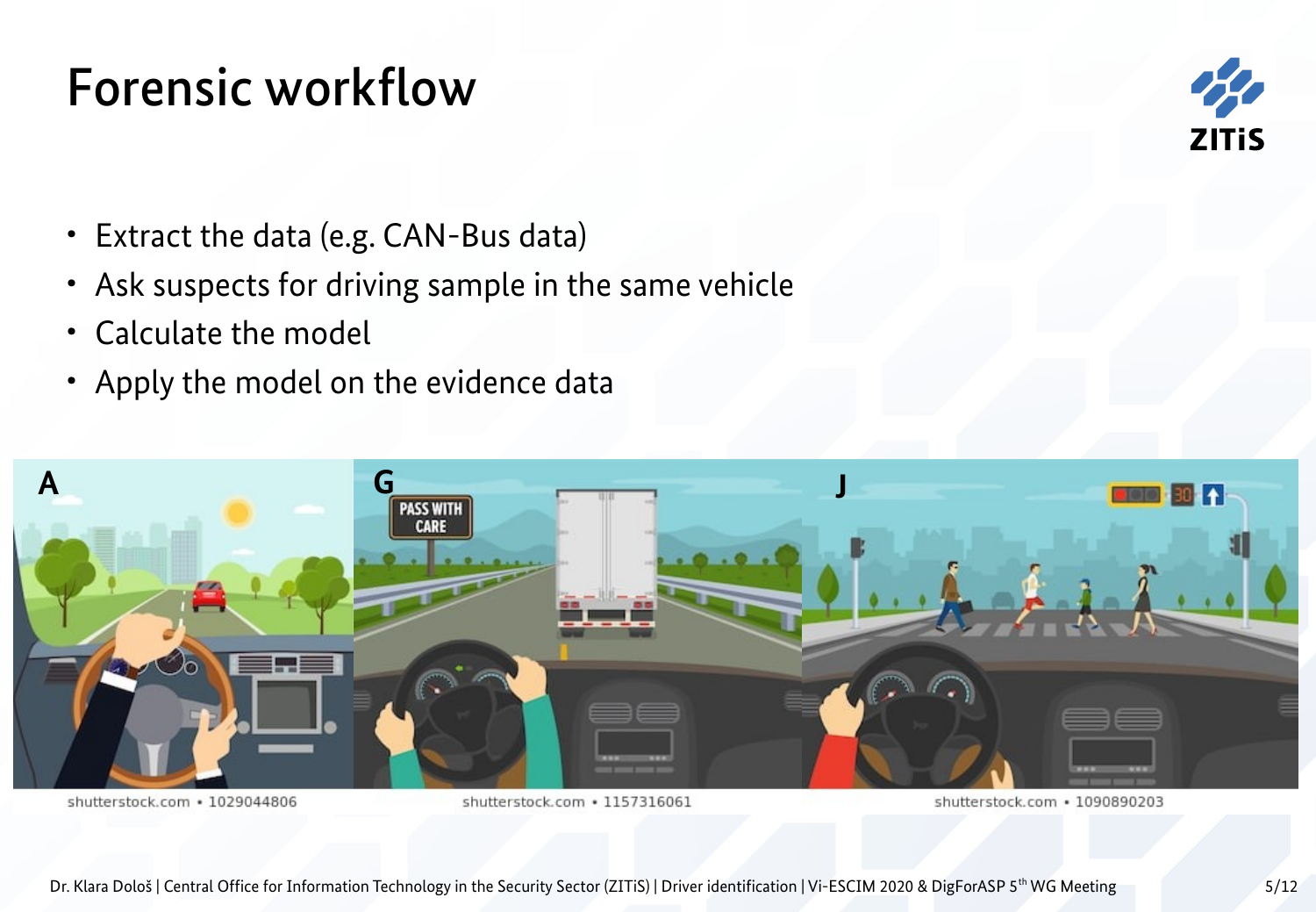## ML workflow



#### 1) Data: CAN-Bus data

- 10 individuals in the same vehicle
- Defined pathway including various street types (parking, highway, city traffic)
- Variables: driving wheel position, gas pedal position, vehicle speed...
- Time interval: 1 s
- 2) Random Forest ("supervised classification") for all combinations of 3 drivers
- 3) Evaluation: Accuracy, FDR, RMP for training data, random test data and random block test data
- 4) Predictions: probabilities, RMP for the time the accident happened, time series

Kwak, Woo, Kim 2017: Know Your Master: Driver Profiling-based Anti-theft Method, arXiv:1704.05223 http://ocslab.hksecurity.net/Datasets/driving-dataset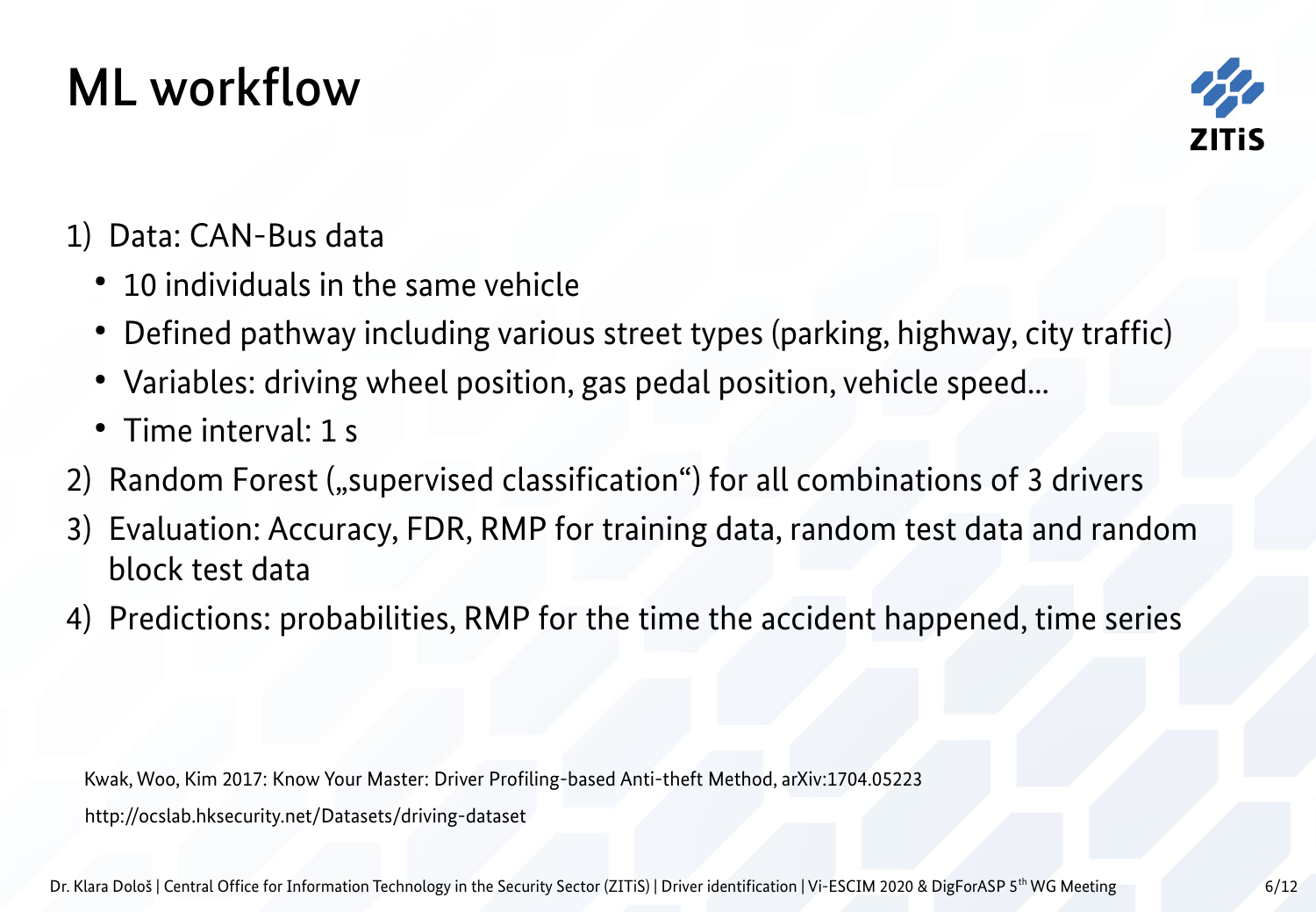#### CAN-Bus data

**Afo**<br>ZITis

| ## 'data.frame': 94380 obs. of 54 variables:                                                                                                            | ## \$TCU_requested_engine_RPM_increase<br>: num $0000000000$                                                                            |  |  |  |
|---------------------------------------------------------------------------------------------------------------------------------------------------------|-----------------------------------------------------------------------------------------------------------------------------------------|--|--|--|
| ## \$ Fuel consumption<br>: num 269 243 218 205 218                                                                                                     | ## \$Target_engine_speed_used_in_lock.up_module : int 3040 3040 3040 3040 3040 3040<br>3040                                             |  |  |  |
| ## \$ Accelerator Pedal value<br>: num 0000000000                                                                                                       | : int $0000000000$                                                                                                                      |  |  |  |
| ## \$Throttle position signal<br>: num 5.2 6.1 5.2 4.7 5.7 5.7 5.7 6.6 7.1 7.1                                                                          | ## \$ Glow plug control request<br>## \$ Activation_of_Air_compressor<br>: int $0000111111$                                             |  |  |  |
| ## \$ Short Term Fuel Trim Bank1<br>$:$ num 0000000000.8                                                                                                | ## \$Torque_converter_speed<br>: num 939 710 663 652 692<br>: int 000000014141414                                                       |  |  |  |
| ## \$ Intake_air_pressure<br>: int 33 40 41 38 40 41 42 52 60 65                                                                                        |                                                                                                                                         |  |  |  |
| ## \$ Filtered Accelerator Pedal value<br>$:$ int 0000000000                                                                                            | ## \$ Current_Gear                                                                                                                      |  |  |  |
| ## \$ Absolute_throttle_position<br>: num 13.3 13.7 13.7 13.3 13.7 13.7 13.7 14.5<br>14.5 14.9                                                          | ## \$ Engine_coolant_temperature.1<br>: int 87 87 87 87 87 87 87 87 87 87<br>## \$ Wheel velocity front left.hand<br>: num $0000000000$ |  |  |  |
| ## \$ Engine_soacking_time<br>: int $3333333333$                                                                                                        | ## \$ Wheel_velocity_rear_right.hand<br>: num $0000000000$                                                                              |  |  |  |
| ## \$ Inhibition_of_engine_fuel_cut_off<br>$:$ int 0000000000                                                                                           | ## \$ Wheel velocity front right.hand<br>: num $0000000000$                                                                             |  |  |  |
| ## \$ Engine_in_fuel_cut_off<br>: int $0000000000$                                                                                                      | ## \$ Wheel_velocity_rear_left.hand<br>: num 0000000000                                                                                 |  |  |  |
| ## \$ Fuel Pressure<br>: int $0000000000$                                                                                                               | ## \$ Torque_converter_turbine_speed_. Unfiltered : num 936 710 664 653 694                                                             |  |  |  |
| ## \$ Long_Term_Fuel_Trim_Bank1<br>0.8 -                                                                                                                | ## \$ Clutch_operation_acknowledge<br>: int $1111111111$<br>## \$ Converter_clutch<br>: int $0000000000$                                |  |  |  |
| ## \$ Engine_speed<br>: int 929 726 685 675 716 740 682 670 655 648                                                                                     | ## \$ Gear_Selection<br>: int $0000007777$                                                                                              |  |  |  |
| ## \$ Engine_torque_after_correction<br>## \$ Torque_of_friction<br>: num 5.5 7 7 7 8.2 9 11.7 16.8 21.5 23.8                                           | ## \$ Vehicle speed<br>: int $0000000000$                                                                                               |  |  |  |
| ## S Torque_of_friction - 1.0.0 1.1.1 10.0 21.3 23.0<br>## S Flywheel_torque_after_torque_interventions.: num -5.9 1.7 -3 -1.3 -15.6 -16.9 -10.8<br>1.3 | ## \$ Acceleration speed . Longitudinal<br>: num $-8.50.10.10.10.100000$ -0.1                                                           |  |  |  |
| : num -8.6 -11.3 -12.8 -9.8 -7.9 -7.5 -1.9 -1.1 -0.4 -                                                                                                  | ## \$ Indication_of_brake_switch_ON.OFF<br>: int $1111122222$                                                                           |  |  |  |
| ## \$ Current_spark_timing<br>1.1                                                                                                                       | ## \$ Master_cylinder_pressure<br>: num $325.50.90.90.90.9$                                                                             |  |  |  |
| ## \$ Engine coolant temperature<br>: int 95 95 95 95 95 95 94 94 94 94                                                                                 | ## \$ Calculated_road_gradient<br>: num $0000000000$                                                                                    |  |  |  |
| : int 650 670 670 670 670 670 670 670 670<br>## \$ Engine_Idel_Target_Speed<br>670                                                                      | ## \$ Acceleration_speed _ Lateral<br>0.2                                                                                               |  |  |  |
| ## \$ Engine_torque<br>: num 5.5 7 7 7 8.2 9 11.7 16.8 21.5 23.8                                                                                        | ## \$ Steering wheel speed<br>: int $0000000080$                                                                                        |  |  |  |
| ## \$ Calculated_LOAD_value<br>54.1<br>: num 23.9 30.6 31.8 29 30.2 31.4 31.8 41.2 49                                                                   | ## \$ Steering_wheel_angle<br>: num -3.4 -3.6 -3.6 -3.6 -3.5 -3.4 -3.6 -1.6 7.9<br>7.7                                                  |  |  |  |
| ## \$ Minimum_indicated_engine_torque<br>: num $222222222$                                                                                              | ## \$ Time.s.<br>: int $12345678910$                                                                                                    |  |  |  |
| ## \$ Maximum_indicated_engine_torque<br>53.1<br>: num 58.2 53.9 53.1 53.1 53.5 53.9 53.1                                                               | ## \$ Class<br>: Factor w/ 10 levels "A","B","C","D",: 1 1 1 1 1 1 1 1 1 1 1                                                            |  |  |  |
| ## S Flywheel torgue<br>$\cdot$ num -5918-28-12-159-17-1051991121                                                                                       | : int 1111111111<br>## \$ PathOrder                                                                                                     |  |  |  |

Kwak, Woo, Kim 2017: Know Your Master: Driver Profiling-based Anti-theft Method, arXiv:1704.05223

http://ocslah.hksecurity.net/Datasets/driving-dat http://ocslab.hksecurity.net/Datasets/driving-dataset<br>## جدود عدد عدد عدد عدد عدد عدد الله الله عدد الله عدد الله عليه الله عليه الله عليه الله عليه الله عليه الله

## \$TCU\_requests\_engine\_torque\_limit\_.ETL. : int 508 508 508 508 508 508 508 508<br>508 508

Dr. Klara Dološ | Central Office for Information Technology in the Security Sector (ZITiS) | Driver identification | Vi-ESCIM 2020 & DigForASP 5<sup>th</sup> WG Meeting 7/12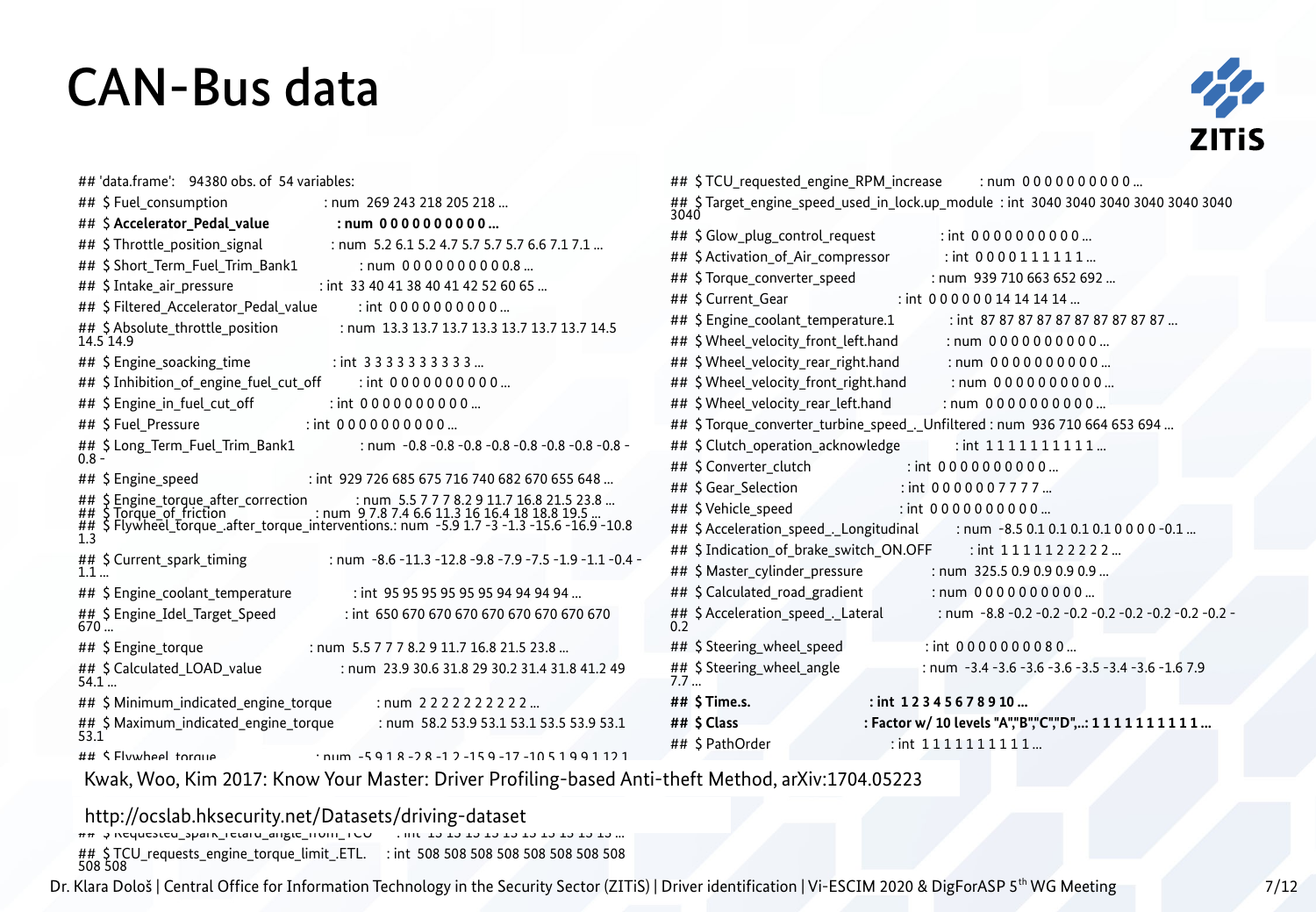## Selected features



| Feature                           | Importance |  |  |
|-----------------------------------|------------|--|--|
| Accelerator Pedal value IRI       | 0.155      |  |  |
| Vehicle speed IRI                 | 0.152      |  |  |
| Steering wheel speed IRI          | 0.148      |  |  |
| Vehicle_speed                     | 0.112      |  |  |
| Accelerator_Pedal_value           | 0.106      |  |  |
| Master_cylinder_pressure          | 0.095      |  |  |
| Fuel consumption                  | 0.073      |  |  |
| Acceleration speed . Longitudinal | 0.053      |  |  |
| Steering wheel angle              | 0.049      |  |  |
| Acceleration speed . Lateral      | 0.041      |  |  |
| Steering wheel speed              | 0.017      |  |  |

Dr. Klara Dološ | Central Office for Information Technology in the Security Sector (ZITiS) | Driver identification | Vi-ESCIM 2020 & DigForASP 5<sup>th</sup> WG Meeting 8/12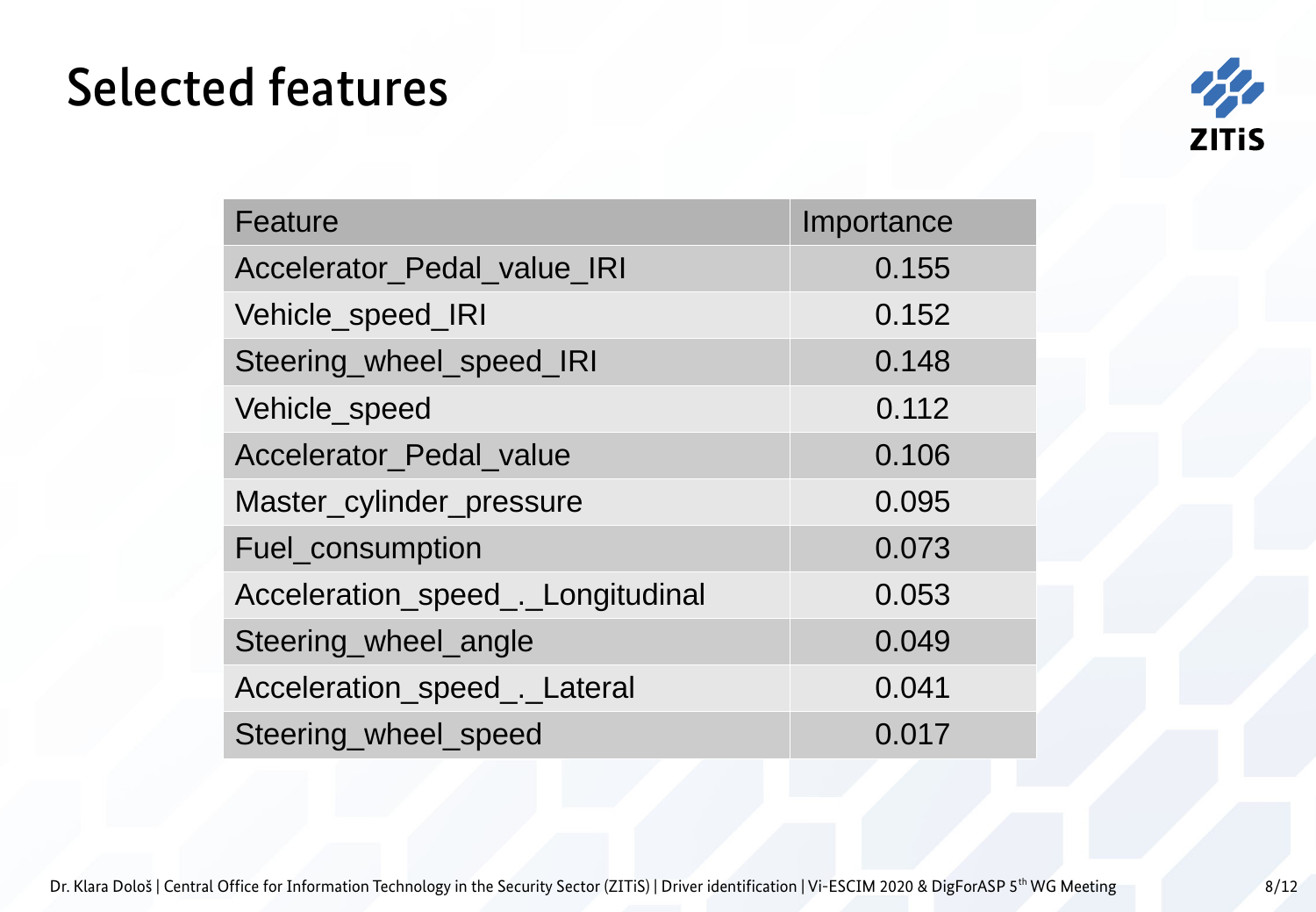## Model validation



| dt<br>for rolling<br>mean (in<br>S) | Accuracy<br>train | Accuracy<br>random<br>split | <b>Accuracy</b><br>random<br>blocks | <b>FDR</b><br>train | <b>FDR</b><br>random<br>split | <b>FDR</b><br>random<br>blocks |
|-------------------------------------|-------------------|-----------------------------|-------------------------------------|---------------------|-------------------------------|--------------------------------|
| $\mathbf 1$                         | $\overline{1}$    | 0.99                        | 0.78                                | $\overline{0}$      | 0.22                          | 0.01                           |
| $\overline{2}$                      | $\overline{1}$    | 0.98                        | 0.8                                 | $\overline{0}$      | 0.2                           | 0.02                           |
| 3                                   | $\mathbf{1}$      | 0.98                        | 0.785                               | $\overline{0}$      | 0.215                         | 0.02                           |
| $\overline{4}$                      | $\mathbf{1}$      | 0.98                        | 0.785                               | $\overline{0}$      | 0.215                         | 0.02                           |
| 5                                   | 0.995             | 0.97                        | 0.8                                 | 0.005               | 0.2                           | 0.03                           |
| 8                                   | 0.93              | 0.88                        | 0.78                                | 0.07                | 0.22                          | 0.12                           |
| 10                                  | 0.99              | 0.96                        | 0.8                                 | 0.01                | 0.2                           | 0.04                           |
| 30                                  | 0.96              | 0.92                        | 0.8                                 | 0.04                | 0.2                           | 0.08                           |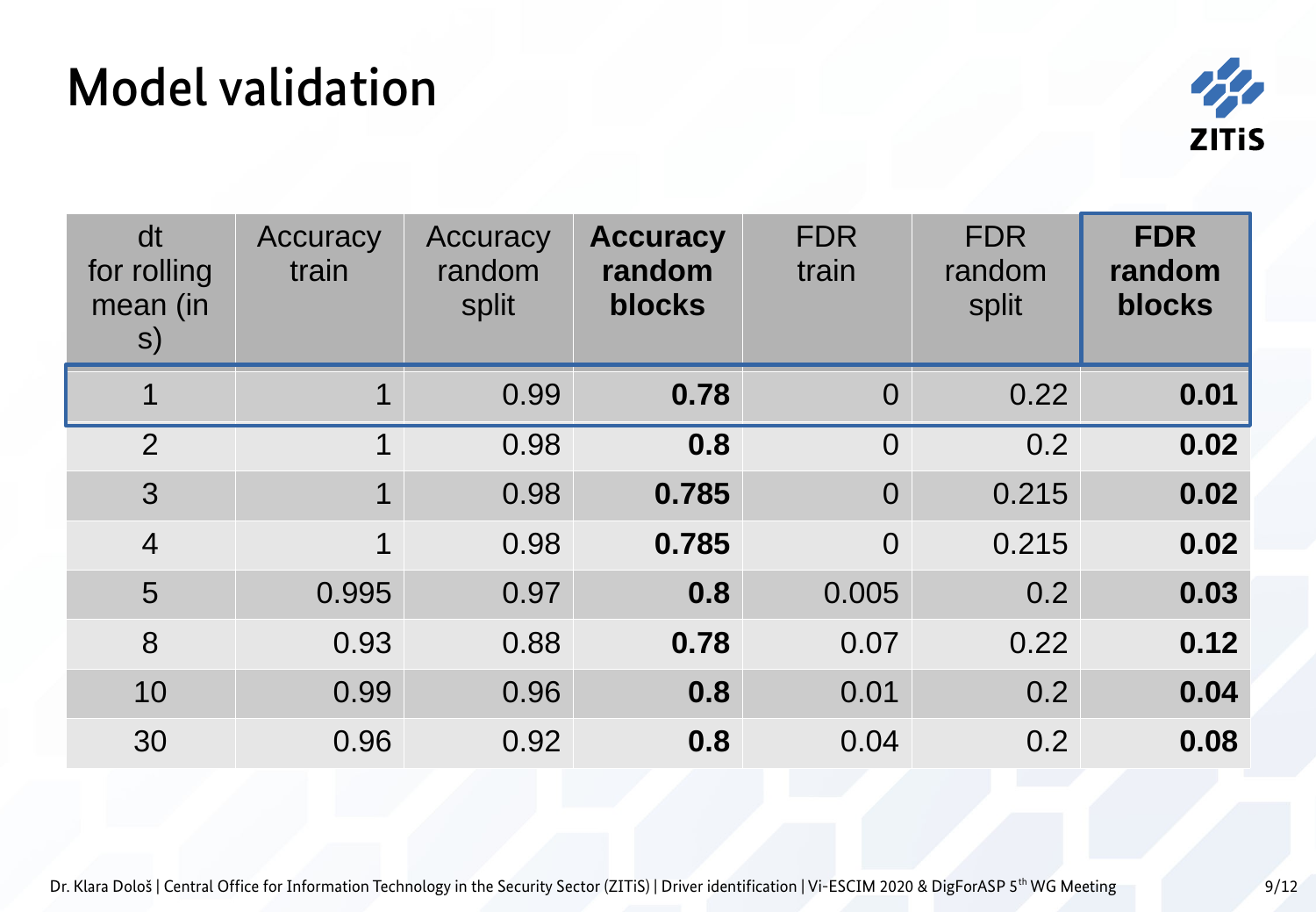## Prediction on evidence data



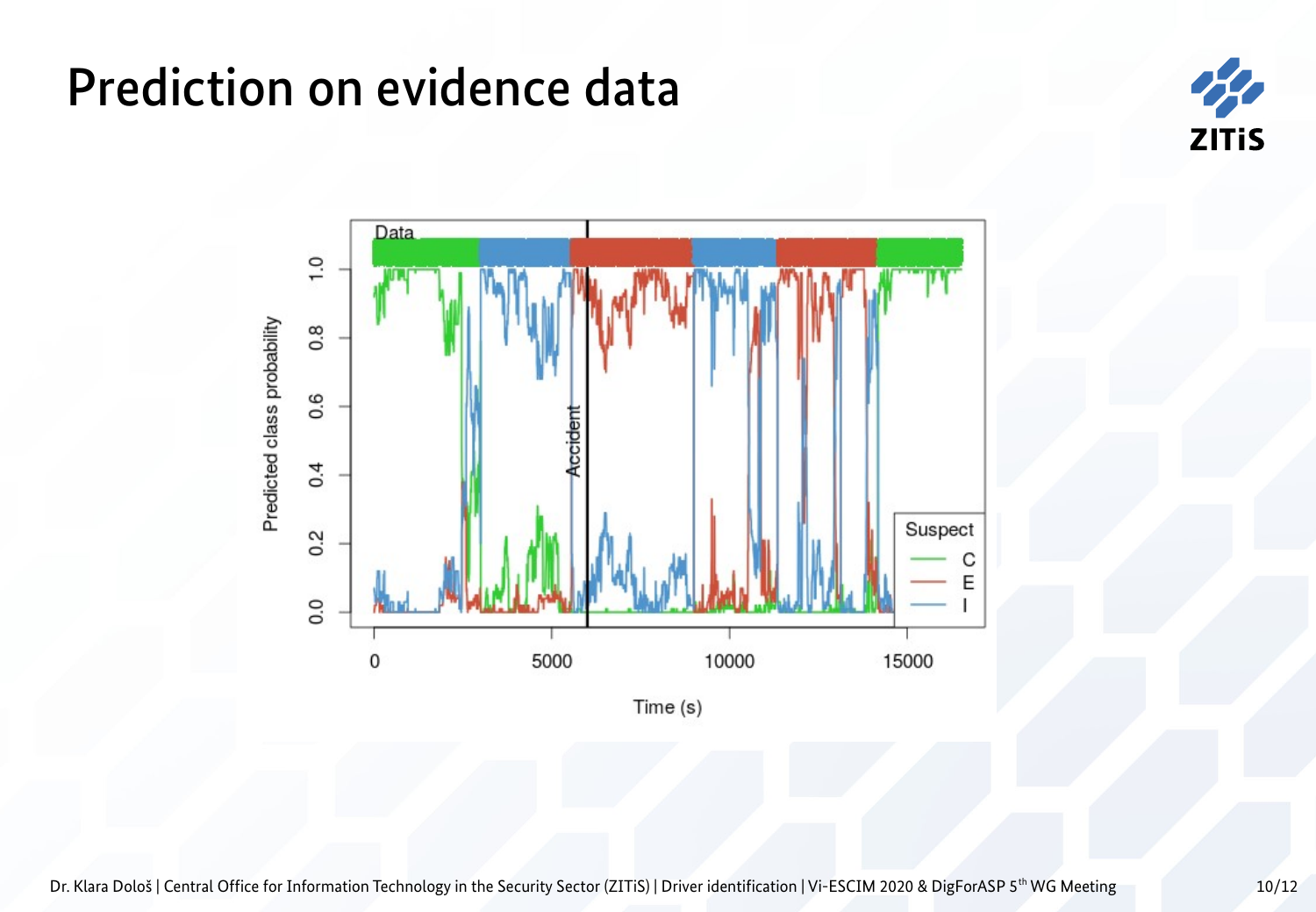## Prediction on evidence data